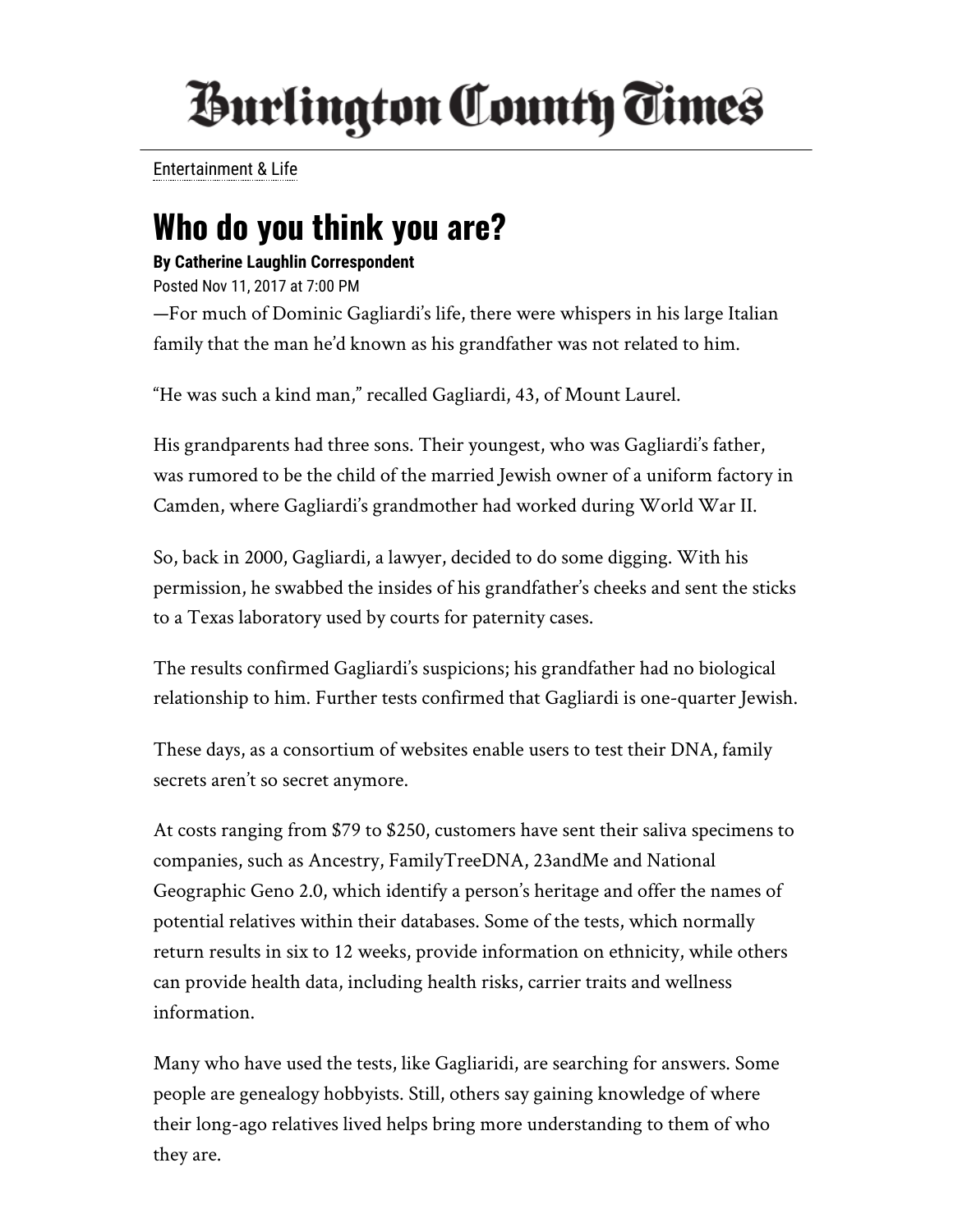Gagliardi's story could have ended with him, but it didn't.

Last year, hiss cousin, the son of his grandparents' middle son, had his DNA tested. In a stunner, he also learned that he's one-quarter Jewish, which highly concluded that their grandmother, who died in 1985, had not one, but two sons by the owner of the uniform factory. DNA test results from the children of his grandparents' oldest son revealed no Jewish heritage.

Gagliardi says the whole experience has given him profound perspectives. Though, Gagliardi never shared his knowledge with his grandfather, he says he's sure his grandfather knew. "He'd heard the rumors, but he chose to raise all the boys as his sons and with love. I have great respect for him," he said.

Susan Broden, 59, has red hair and freckles and always thought her mother was 100 percent Irish.

Her father told his children that he was German. The notion was so much a part of him that he spoke German and joined a Catholic parish in Philadelphia where there was a large German community.

Last spring, the Philadelphia woman received as a birthday gift a DNA kit from Ancestry, which boasts 5 million members in its database.

The results weren't what she expected.

About one-third of Broden's results indicated she was a mix of Irish and the British Isles, but only 8 percent Irish. But the remaining percentages only showed one-third from Western Europe (which would include Germany). Her other one-third was Eastern European.

Broden soon discovered that her father was actually Polish. He was raised by a German family after his biological father died when he was 4.

Currently, her brother is working on a family tree and, thus far, has sprouted 400 cousins. "It's so fascinating finding these relatives," she said.

More than 9 million people worldwide have had their DNA tested, said Terry Koch-Bostic, a genealogist and the vice president of the National Genealogical Society in Arlington, Virginia.